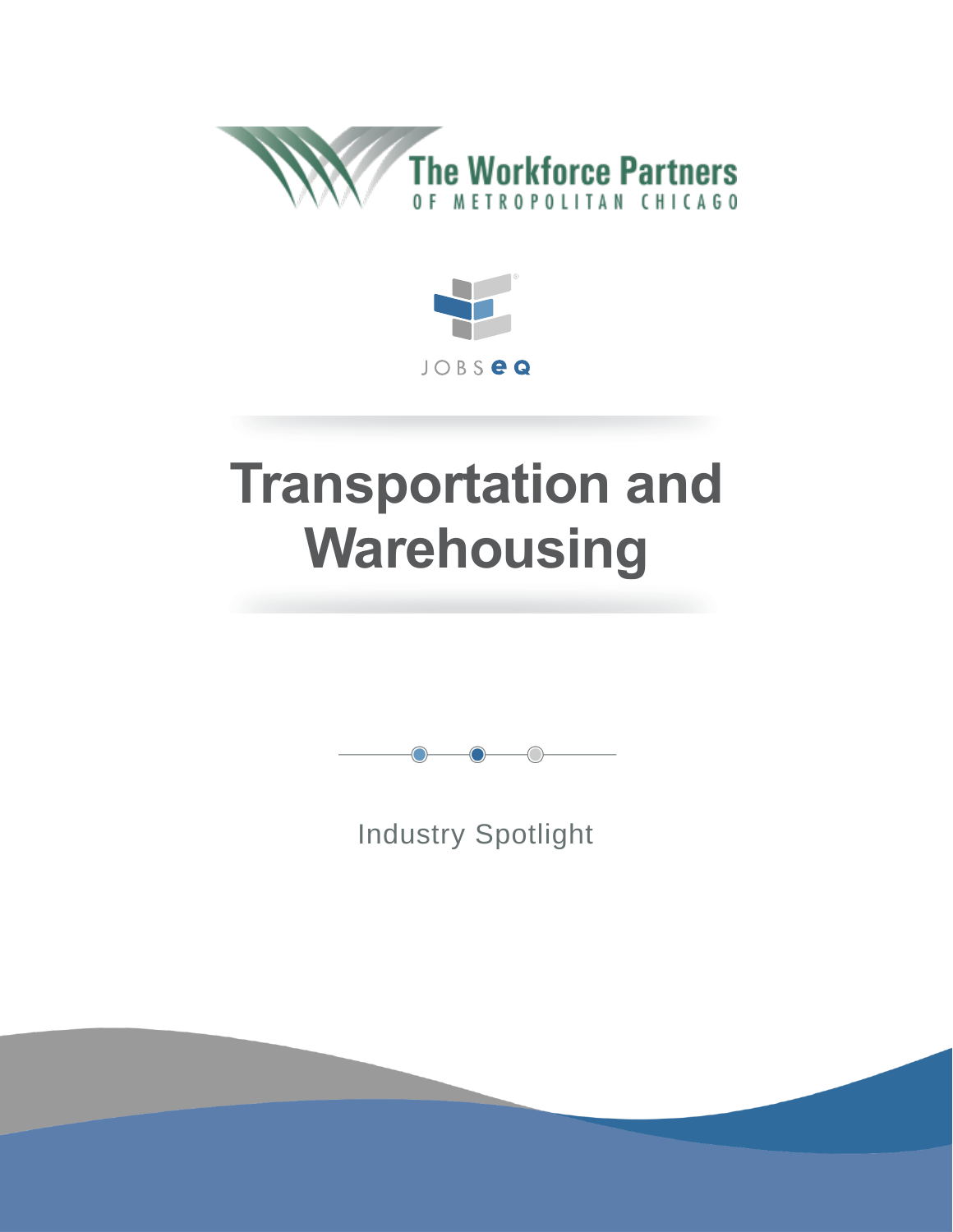#### **Industry Snapshot**  $\overline{4}$

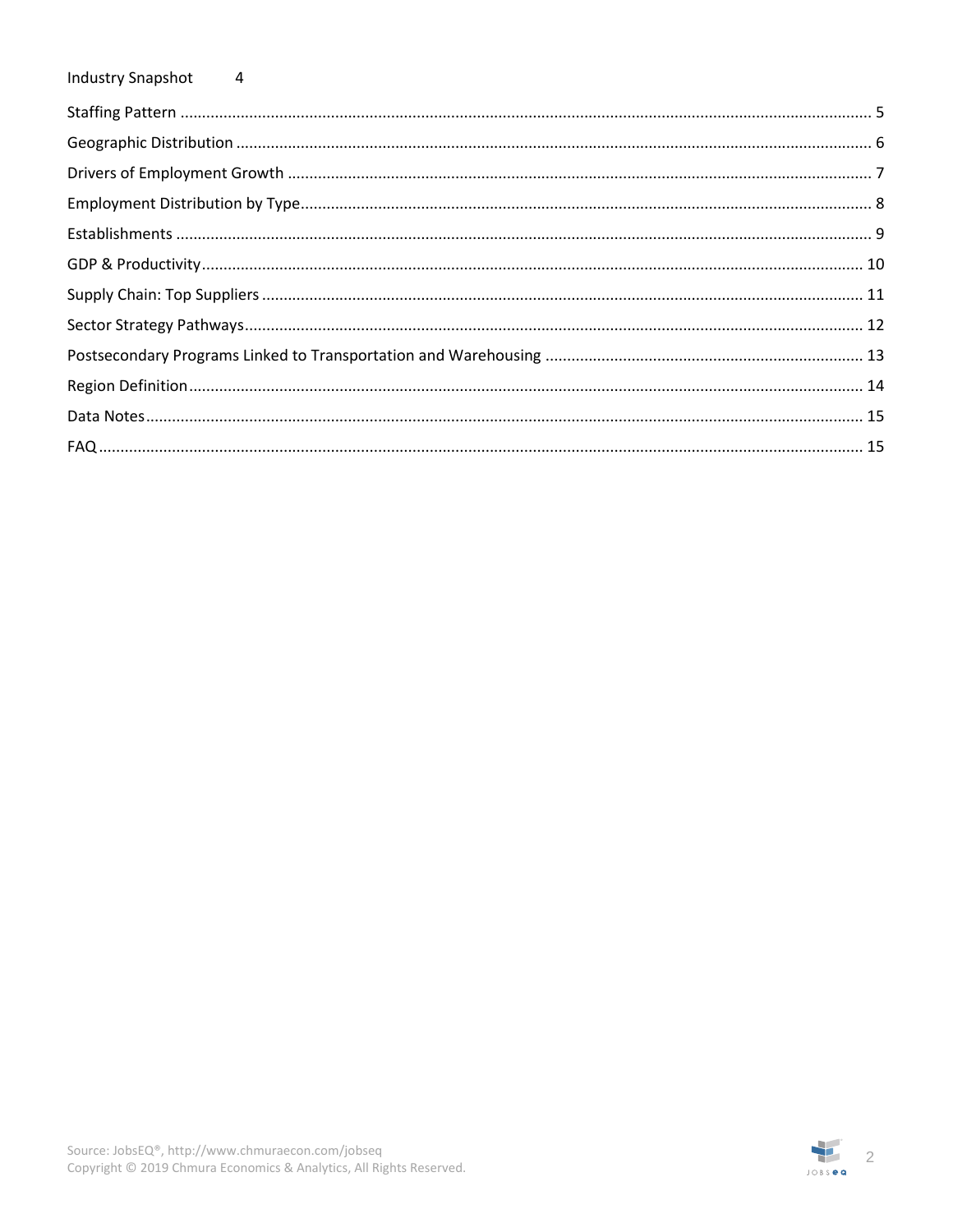### Transportation and Warehousing EDR4 – 2018Q4

### EMPLOYMENT



**279,761**

Regional employment / **6,966,453** in the nation





Avg Ann % Change Last 10 Years / **+1.5%** in the US



% of Total Employment / **4.4%** in the US



WAGES



**\$54,298**

Avg Wages per Worker / **\$52,845** in the nation

**1.1%**

Avg Ann % Change Last 10 Years / **+1.5%** in the US



### TOP OCCUPATION GROUPS

Transportation and Material Moving Office and Administrative Support Installation, Maintenance, and 58.4% 23.0%  $6.5%$ Management 4.0%

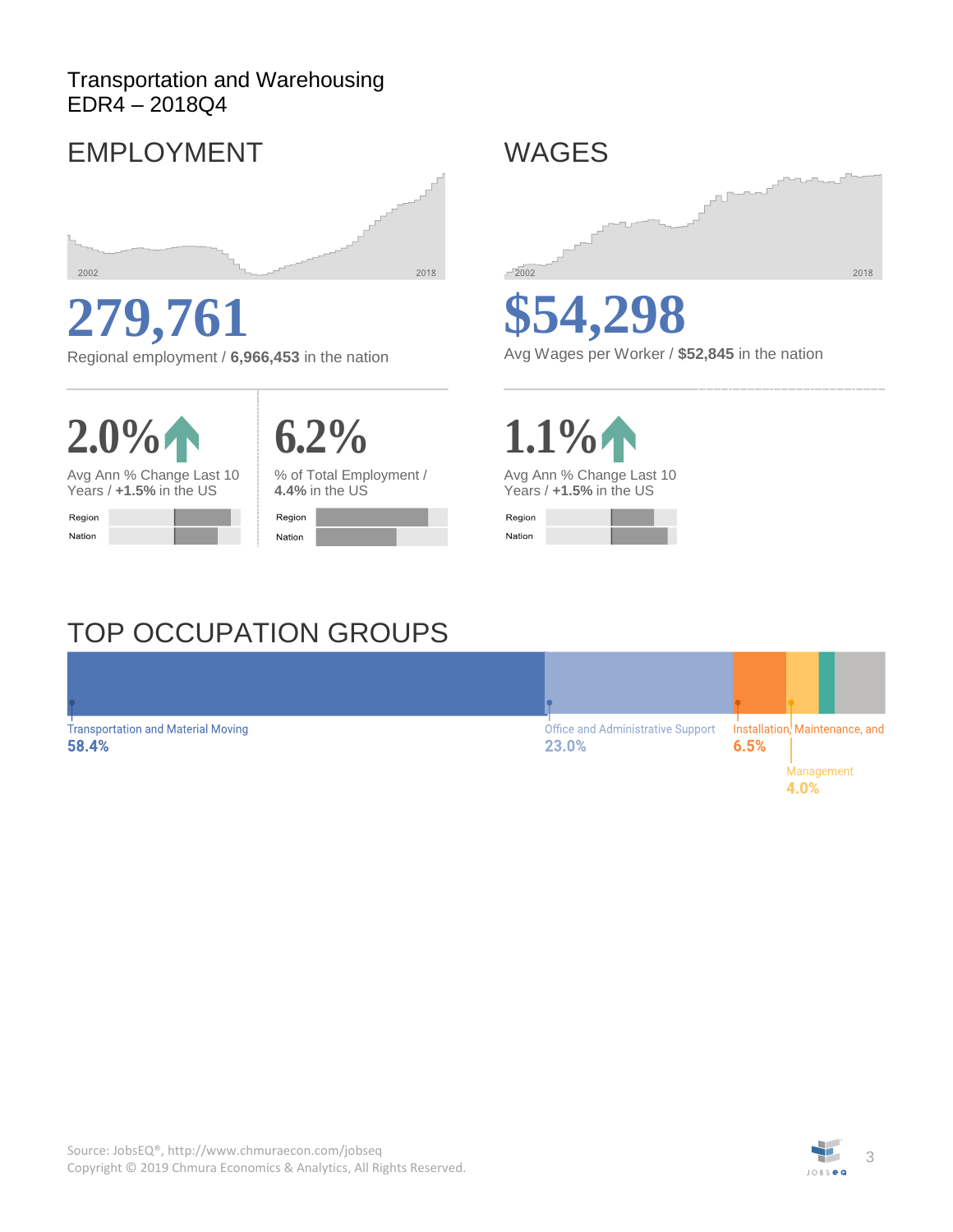### <span id="page-3-0"></span>Industry Snapshot



|                                       |         |              |      |                    |               | <b>Forecast</b> |
|---------------------------------------|---------|--------------|------|--------------------|---------------|-----------------|
|                                       | Avg Ann |              |      |                    | Annual        | Ann             |
| 2-Digit Industry                      | Empl    | <b>Wages</b> | LQ   | <b>5vr History</b> | <b>Demand</b> | Growth          |
| <b>Transportation and Warehousing</b> | 279.761 | \$54,298     | 1.39 |                    | 30.136        | 0.2%            |

Employment is one of the broadest and most timely measures of a region's economy. Fluctuations in the number of jobs shed light on the health of an industry. A growing employment base creates more opportunities for regional residents and helps a region grow its population.

Since wages and salaries generally compose the majority of a household's income, the annual average wages of a region affect its average household income, housing market, quality of life, and other socioeconomic indicators.

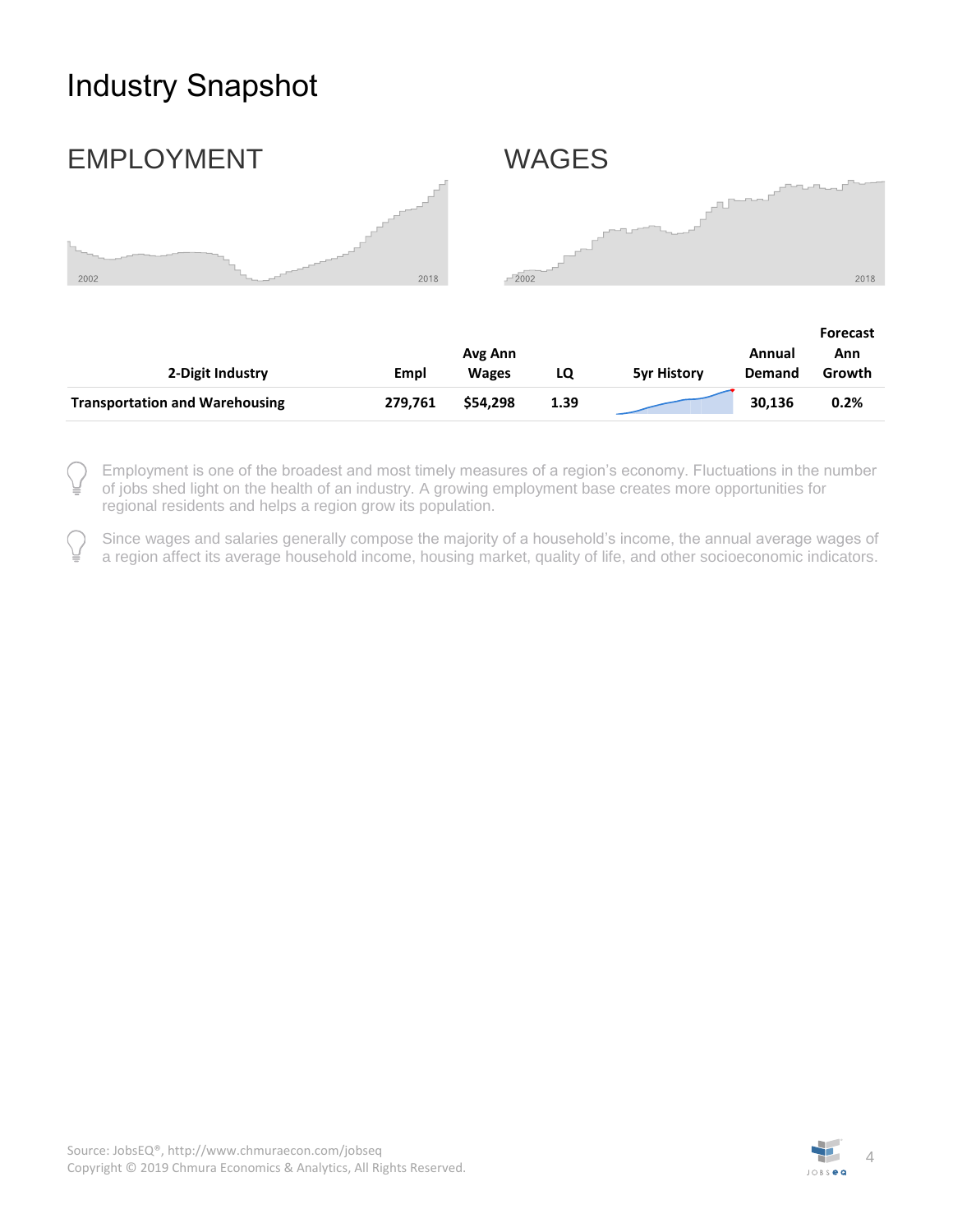### <span id="page-4-0"></span>Staffing Pattern

**Transportation and Material Moving** 58.4%

Office and Administrative Support 23.0%

Installation, Maintenance, and  $6.5%$ Management 4.0%

|                                                           |         |               | Annual |
|-----------------------------------------------------------|---------|---------------|--------|
| <b>6-digit Occupation</b>                                 | Empl    | Avg Ann Wages | Demand |
| Heavy and Tractor-Trailer Truck Drivers                   | 42,914  | \$50,300      | 4,527  |
| Laborers and Freight, Stock, and Material Movers,<br>Hand | 31,771  | \$29,100      | 4,705  |
| <b>Flight Attendants</b>                                  | 10,840  | \$49,400      | 1,189  |
| <b>Taxi Drivers and Chauffeurs</b>                        | 10,729  | \$27,700      | 1,263  |
| Light Truck or Delivery Services Drivers                  | 10,711  | \$38,700      | 1,186  |
| Bus Drivers, School or Special Client                     | 10,114  | \$35,100      | 1,253  |
| Postal Service Mail Carriers                              | 9,893   | \$51,100      | 423    |
| Industrial Truck and Tractor Operators                    | 7,273   | \$36,400      | 881    |
| Bus Drivers, Transit and Intercity                        | 6,875   | \$55,800      | 846    |
| Airline Pilots, Copilots, and Flight Engineers            | 6,690   | \$146,300     | 581    |
| <b>Remaining Component Occupations</b>                    | 131,926 | \$57,700      | 13,483 |
| <b>Total</b>                                              | 279,761 |               |        |
|                                                           |         |               |        |

The mix of occupations points to the ability of a region to support an industry and its flexibility to adapt to future demand. Industry wages are a component of the cost of labor for regional employers.

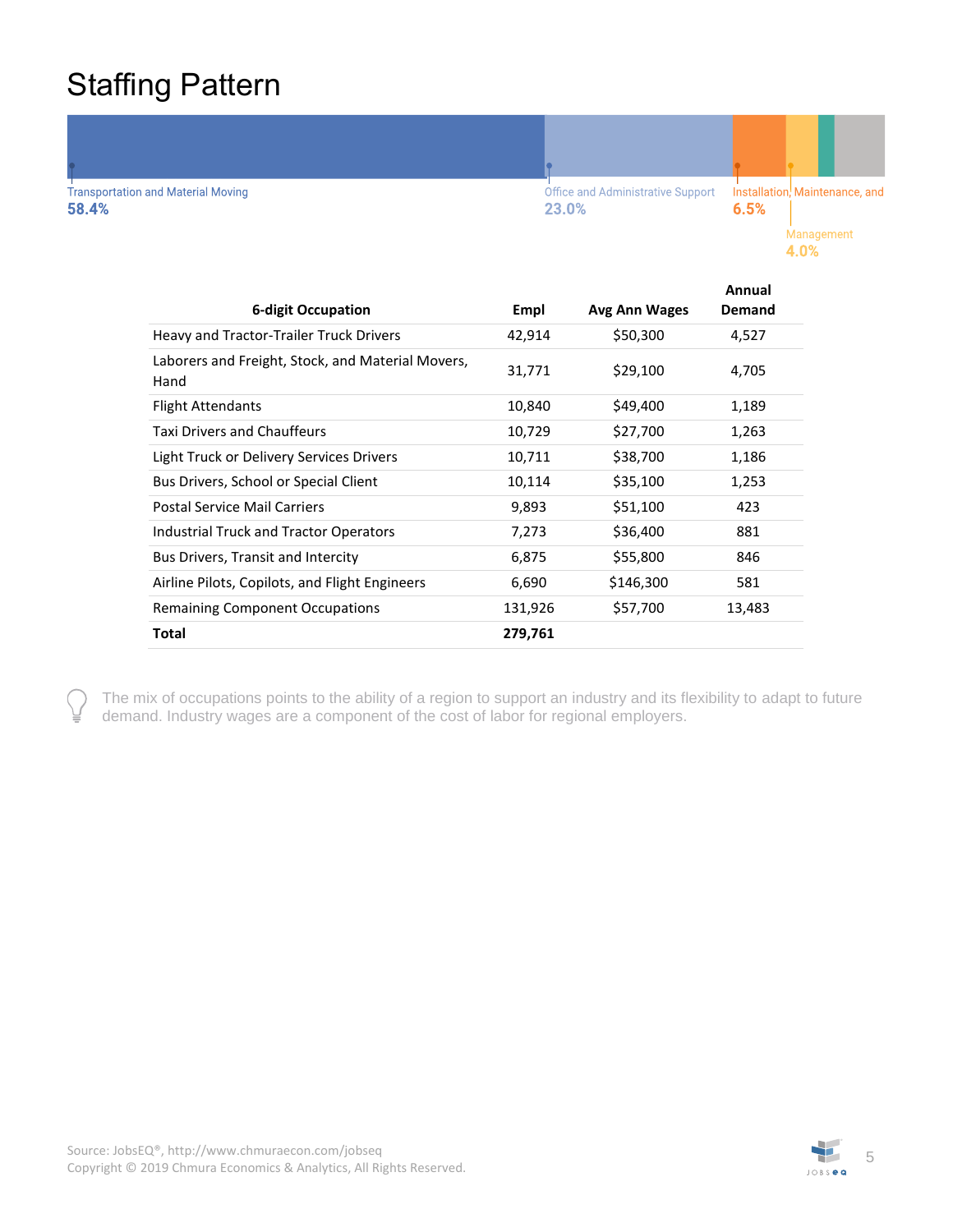## <span id="page-5-0"></span>Geographic Distribution



| Region                   | Empl    | Region                          | Empl  |
|--------------------------|---------|---------------------------------|-------|
| Cook County, Illinois    | 189,660 | Kendall County, Illinois        | 2,899 |
| Du Page County, Illinois | 34.224  | Kankakee County, Illinois       | 2,787 |
| Will County, Illinois    | 27.887  | <b>McHenry County, Illinois</b> | 2.724 |
| Lake County, Illinois    | 10.405  | Grundy County, Illinois         | 1,456 |
| Kane County, Illinois    | 6.393   | DeKalb County, Illinois         | 1,325 |

Source[: JobsEQ®](http://www.chmuraecon.com/jobseq)

A geographic concentration of firms in related fields of business may reduce production costs, attract more suppliers and customers, and increase supply and demand for specialized labor, but may also increase competitive pressure and drive down prices.

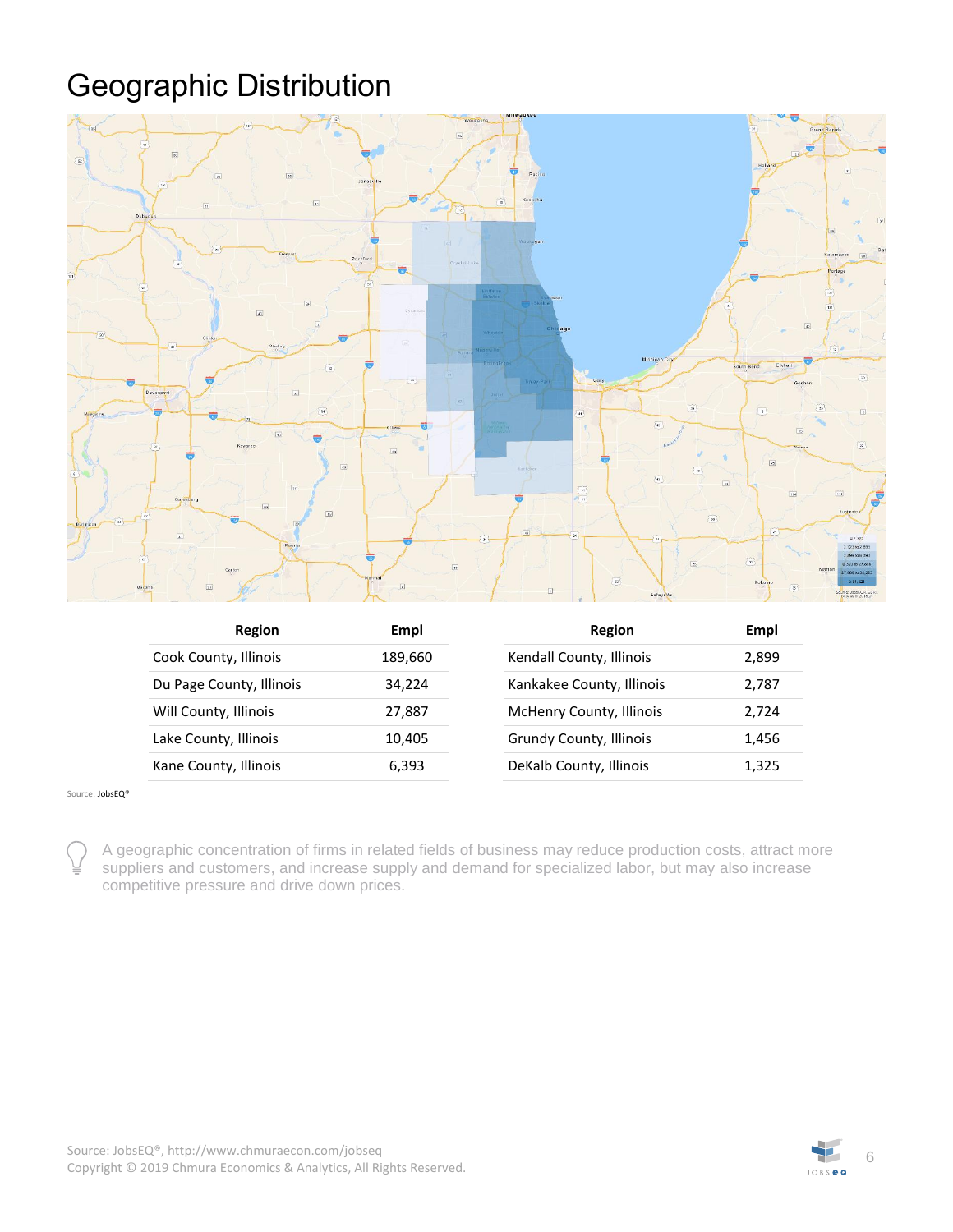### <span id="page-6-0"></span>Drivers of Employment Growth

Over the ten years ending 2018, employment in Transportation and Warehousing for the EDR4 added 50,629 jobs. After adjusting for national growth during this period and industry mix share, the part of this employment change due to local competitiveness was a gain of 8,513 jobs—meaning this industry was more competitive than its national counterpart during this period.



Drivers of Employment Growth for EDR4

Shift-share analysis sheds light on the factors that drive regional employment growth in an industry. A positive change in local competitiveness indicates advantages that may be due to factors such as superior technology, management, and labor pool, etc.

National growth is due to the overall growth or contraction in the national economy. Industry mix share is the growth attributable to the specific industries examined (based on national industry growth patterns and the industry mix of the region).

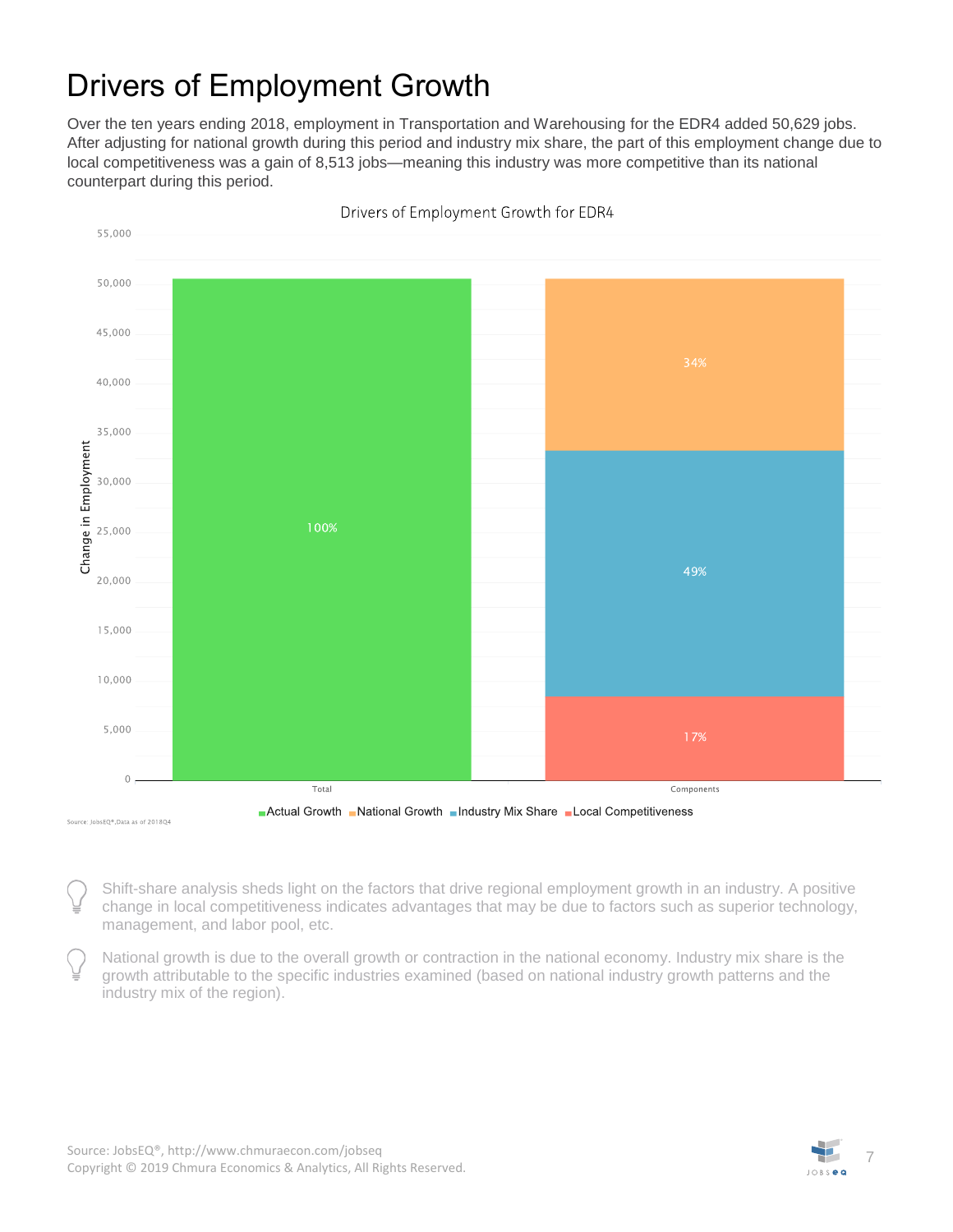## <span id="page-7-0"></span>Employment Distribution by Type

The table below shows the employment mix by ownership type for Transportation and Warehousing for the EDR4. Four of these ownership types — federal, state, and local government and the private sector — together constitute "Covered Employment" (employment covered by the Unemployment Insurance programs of the United States and reported via the Quarterly Census of Employment and Wages).

"Self-Employment" refers to unincorporated self-employment and represents workers whose primary job is selfemployment (that is, these data do not include workers whose primary job is a wage-and-salary position that is supplemented with self-employment).

| 71.4%                   |         | 13.0% | 7.1% |  |
|-------------------------|---------|-------|------|--|
|                         | Empl    | %     |      |  |
| Private                 | 199,821 | 71.4% |      |  |
| Self-Employment         | 36,367  | 13.0% |      |  |
| Local Government        | 12,953  | 4.6%  |      |  |
| <b>State Government</b> | 0       | 0.0%  |      |  |
| Federal Government      | 19,935  | 7.1%  |      |  |
| Other Non-Covered       | 10,685  | 3.8%  |      |  |

Source[: JobsEQ®](http://www.chmuraecon.com/jobseq)

Strong entrepreneurial activity is indicative of growing industries. Using self-employment as a proxy for entrepreneurs, a higher share of self-employed individuals within a regional industry points to future growth.

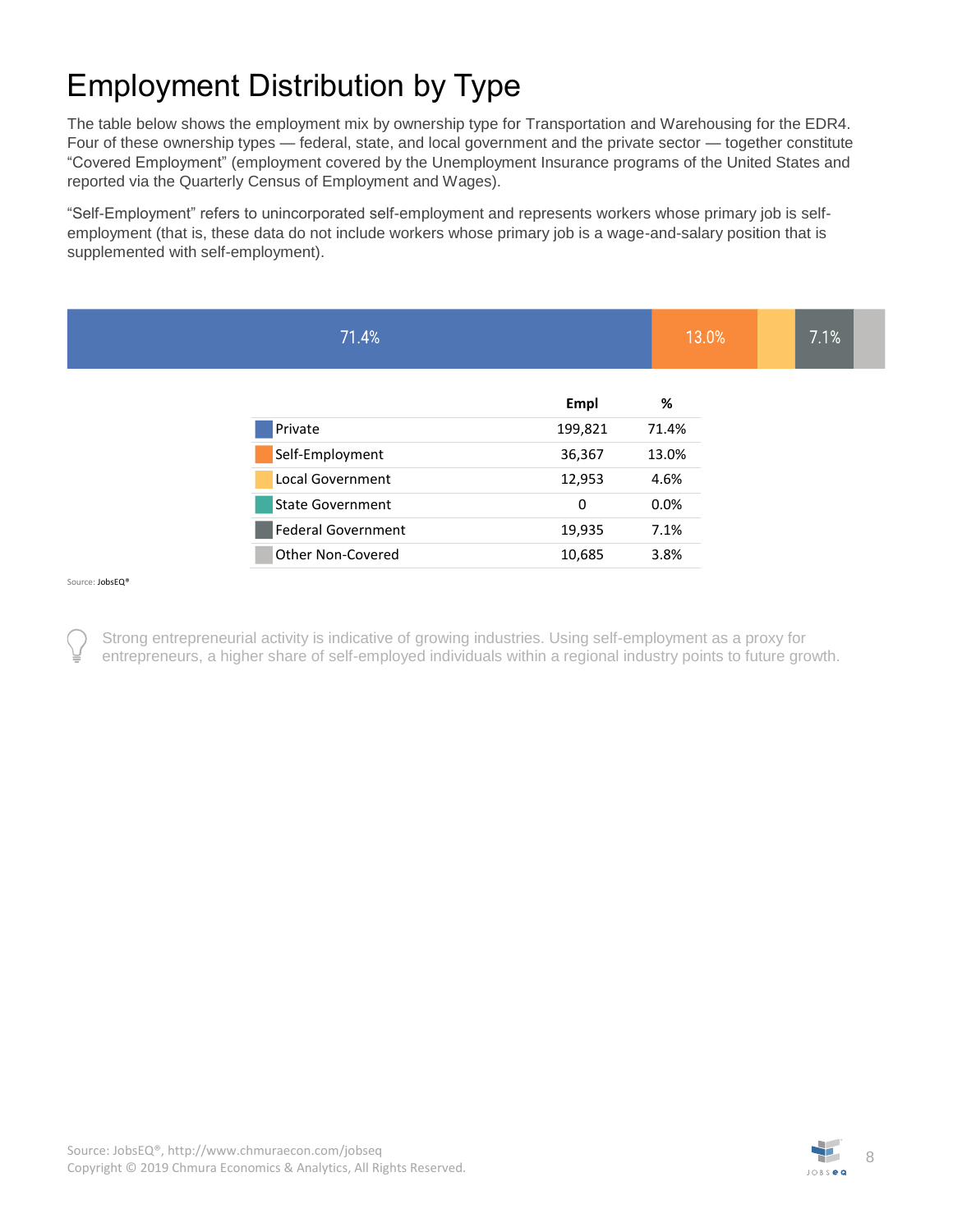### <span id="page-8-0"></span>**Establishments**

In 2017, there were 12,013 Transportation and Warehousing establishments in the EDR4 (per covered employment establishment counts), an increase from 7,977 establishments ten years earlier in 2007.



New business formations are an important source of job creation in a regional economy, spurring innovation and competition, and driving productivity growth. Establishment data can provide an indicator of growth in businesses by counting each single location (such as a factory or a store) where business activity takes place, and with at least one employee.

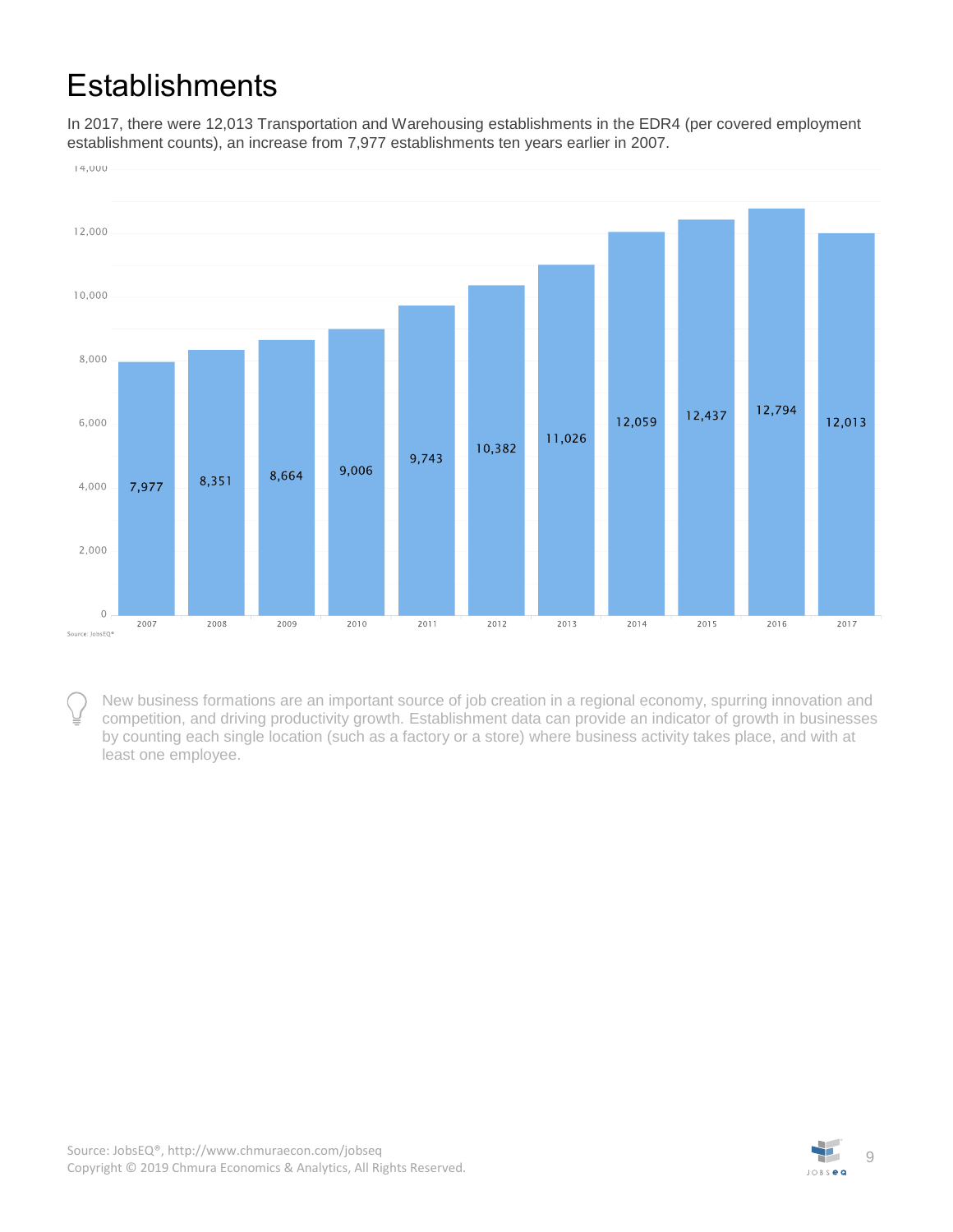### <span id="page-9-0"></span>GDP & Productivity

In 2017, Transportation and Warehousing produced \$29 billion in GDP for the EDR4.

#### GDP: Indexed 2007 = 100



Gross domestic product (GDP) is the most comprehensive measure of regional economic activity, and an industry's contribution to GDP is an important indicator of regional industry strength. It is a measure of total valueadded to a regional economy in the form of labor income, proprietor's income, and business profits, among others.

Growth in productivity (output per worker) leads to increases in wealth and higher average standards of living in a region.

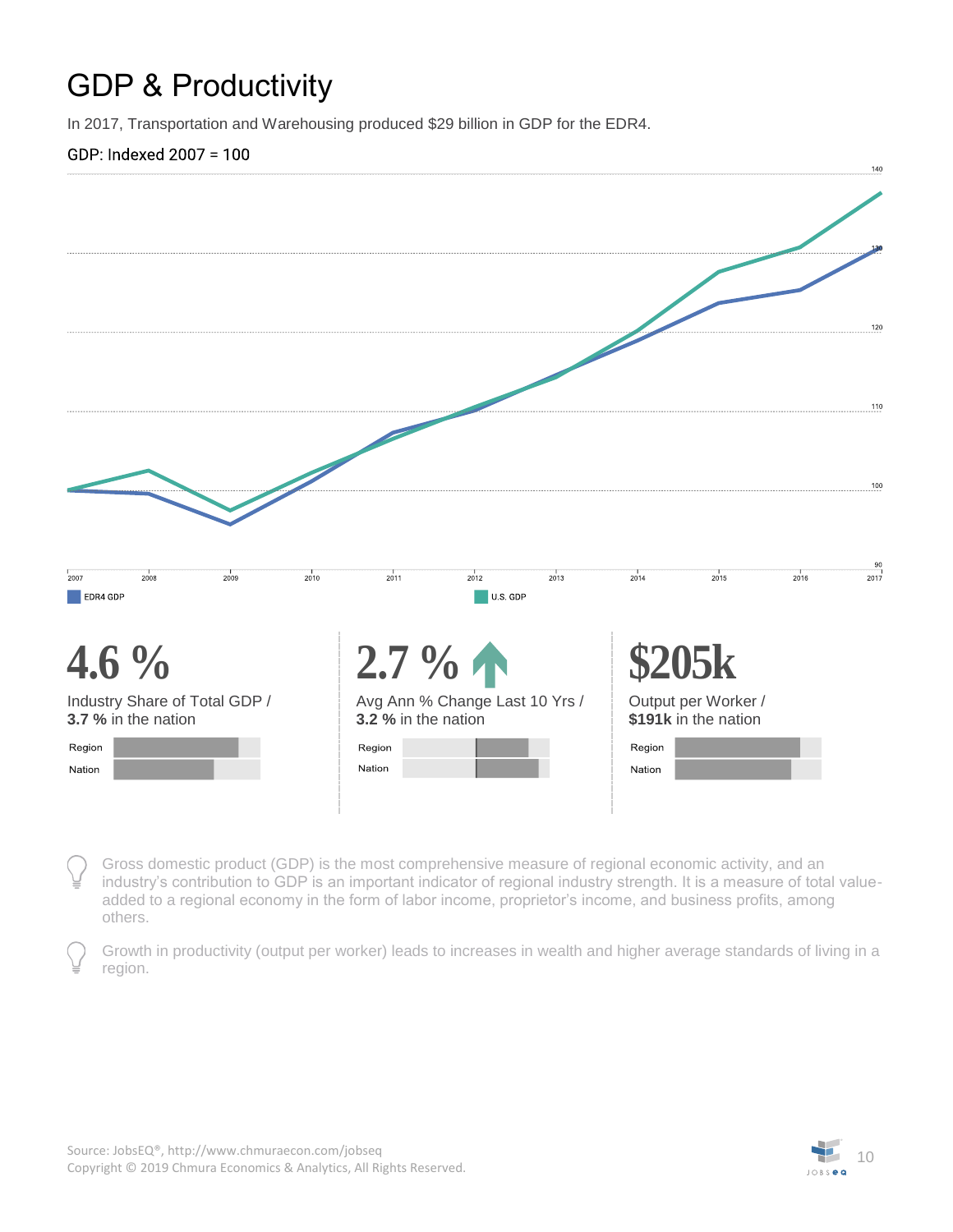### <span id="page-10-0"></span>Supply Chain: Top Suppliers

As of 2018Q4, Transportation and Warehousing in the EDR4 are estimated to make \$26.4 billion in annual purchases from suppliers in the United States with about 52% or \$13.8 billion of these purchases being made from businesses located in the EDR4.

| 2-digit Supplier Industries           | Region (\$B) | Purchases from In- Purchases from Out-<br>of-Region (\$B) |
|---------------------------------------|--------------|-----------------------------------------------------------|
| Manufacturing                         | \$2.9        | \$4.5                                                     |
| <b>Transportation and Warehousing</b> | \$3.7        | \$1.5                                                     |
| Real Estate and Rental and Leasing    | \$1.7        | \$1.0                                                     |
| Finance and Insurance                 | \$1.1        | \$0.9                                                     |
| Wholesale Trade                       | \$1.0        | \$0.8\$                                                   |
| Remaining Supplier Industries         | \$3.5        | \$4.0                                                     |
| <b>Total</b>                          | \$13.8       | \$12.5                                                    |

Supplier-buyer networks can indicate local linkages between industries, regional capacity to support growth in an industry, and potential leakage of sales out of the region.

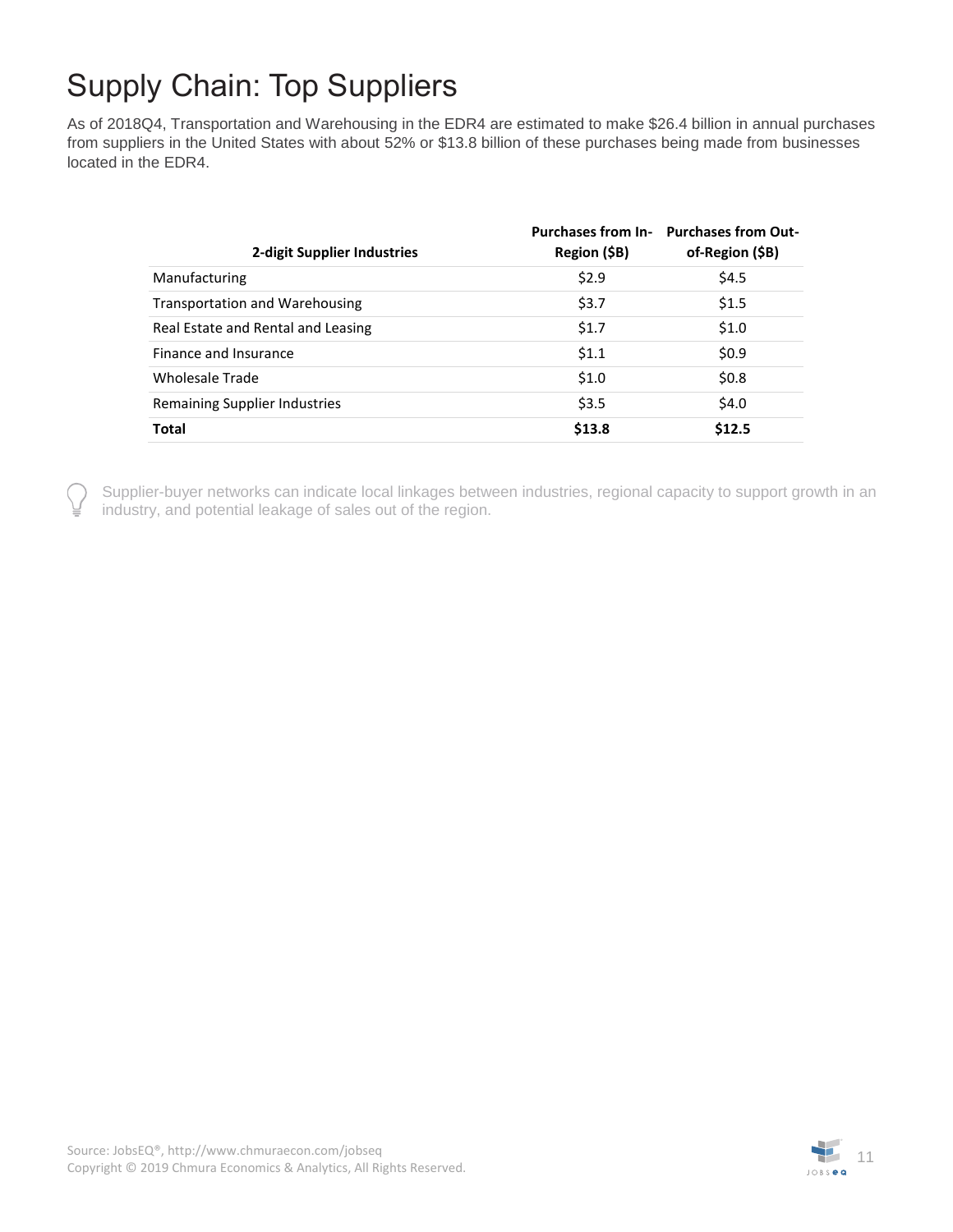### <span id="page-11-0"></span>Sector Strategy Pathways

| Light Truck or Delivery Services Drivers                   | Heavy and Tractor-Trailer Truck Drivers  |
|------------------------------------------------------------|------------------------------------------|
| Highway Maintenance Workers                                |                                          |
| Pesticide Handlers, Sprayers, and Applicators, Vegetation  |                                          |
| <b>Industrial Truck and Tractor Operators</b>              |                                          |
| <b>Bus Drivers, School or Special Client</b>               | Light Truck or Delivery Services Drivers |
| <b>Couriers and Messengers</b>                             |                                          |
| <b>Driver/Sales Workers</b>                                | <b>Taxi Drivers and Chauffeurs</b>       |
| <b>Parking Lot Attendants</b>                              |                                          |
| <b>Baggage Porters and Bellhops</b>                        |                                          |
| <b>Transportation Attendants, Except Flight Attendants</b> |                                          |

The graphics on this page illustrate relationships and potential movement (from left to right) between occupations that share similar skill sets. Developing career pathways as a strategy promotes industry employment growth and workforce engagement.

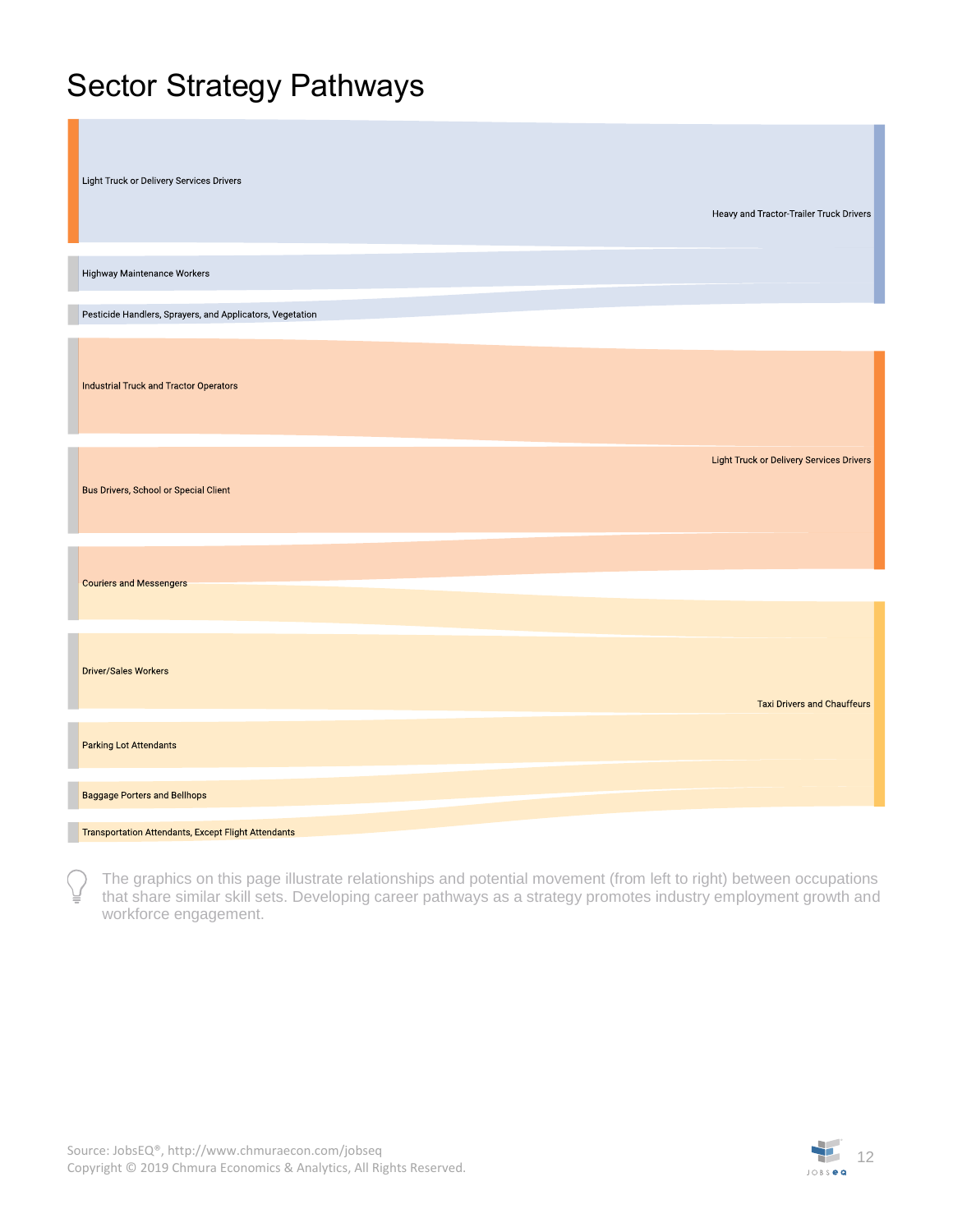## <span id="page-12-0"></span>Postsecondary Programs Linked to Transportation and **Warehousing**

| Program                                                         | Awards |
|-----------------------------------------------------------------|--------|
| <b>City Colleges of Chicago-Malcolm X College</b>               |        |
| Emergency Care Attendant (EMT Ambulance)                        | 172    |
| <b>City Colleges of Chicago-Olive-Harvey College</b>            |        |
| Truck and Bus Driver/Commercial Vehicle Operator and Instructor | 547    |
| <b>College of Lake County</b>                                   |        |
| Automobile/Automotive Mechanics Technology/Technician           | 239    |
| <b>Emergency Care Attendant (EMT Ambulance)</b>                 | 120    |
| <b>Joliet Junior College</b>                                    |        |
| Automobile/Automotive Mechanics Technology/Technician           | 303    |
| <b>Star Truck Driving School-Bensenville</b>                    |        |
| Truck and Bus Driver/Commercial Vehicle Operator and Instructor | 305    |
| <b>Star Truck Driving School-Hickory Hills</b>                  |        |
| Truck and Bus Driver/Commercial Vehicle Operator and Instructor | 317    |
| Universal Technical Institute of Illinois Inc                   |        |
| Automobile/Automotive Mechanics Technology/Technician           | 432    |
| Diesel Mechanics Technology/Technician                          | 214    |
| <b>Waubonsee Community College</b>                              |        |
| <b>Emergency Care Attendant (EMT Ambulance)</b>                 | 117    |

Source[: JobsEQ®](http://www.chmuraecon.com/jobseq)

The number of graduates from postsecondary programs in the region identifies the pipeline of future workers as well as the training capacity to support industry demand.

Among postsecondary programs at schools located in the the EDR4, the sampling above identifies those most linked to occupations relevant to Transportation and Warehousing.

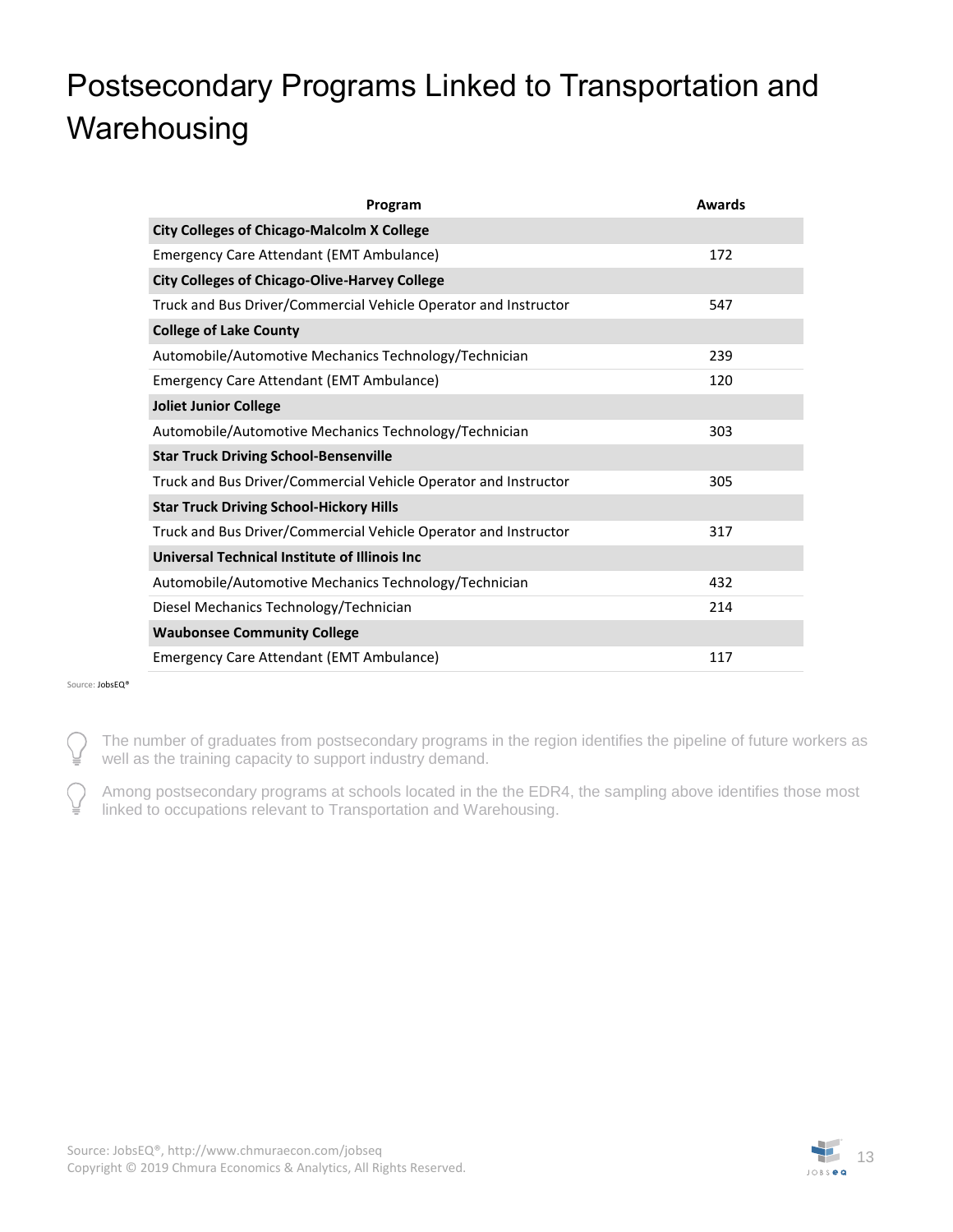### <span id="page-13-0"></span>Region Definition

#### **EDR4 is defined as the following counties:**

Cook County, Illinois **Cook County, Illinois** Kankakee County, Illinois

Kane County, Illinois **Will County, Illinois** Will County, Illinois

DeKalb County, Illinois **Kendall County, Illinois** Kendall County, Illinois

Du Page County, Illinois Lake County, Illinois

Grundy County, Illinois **McHenry County, Illinois** McHenry County, Illinois